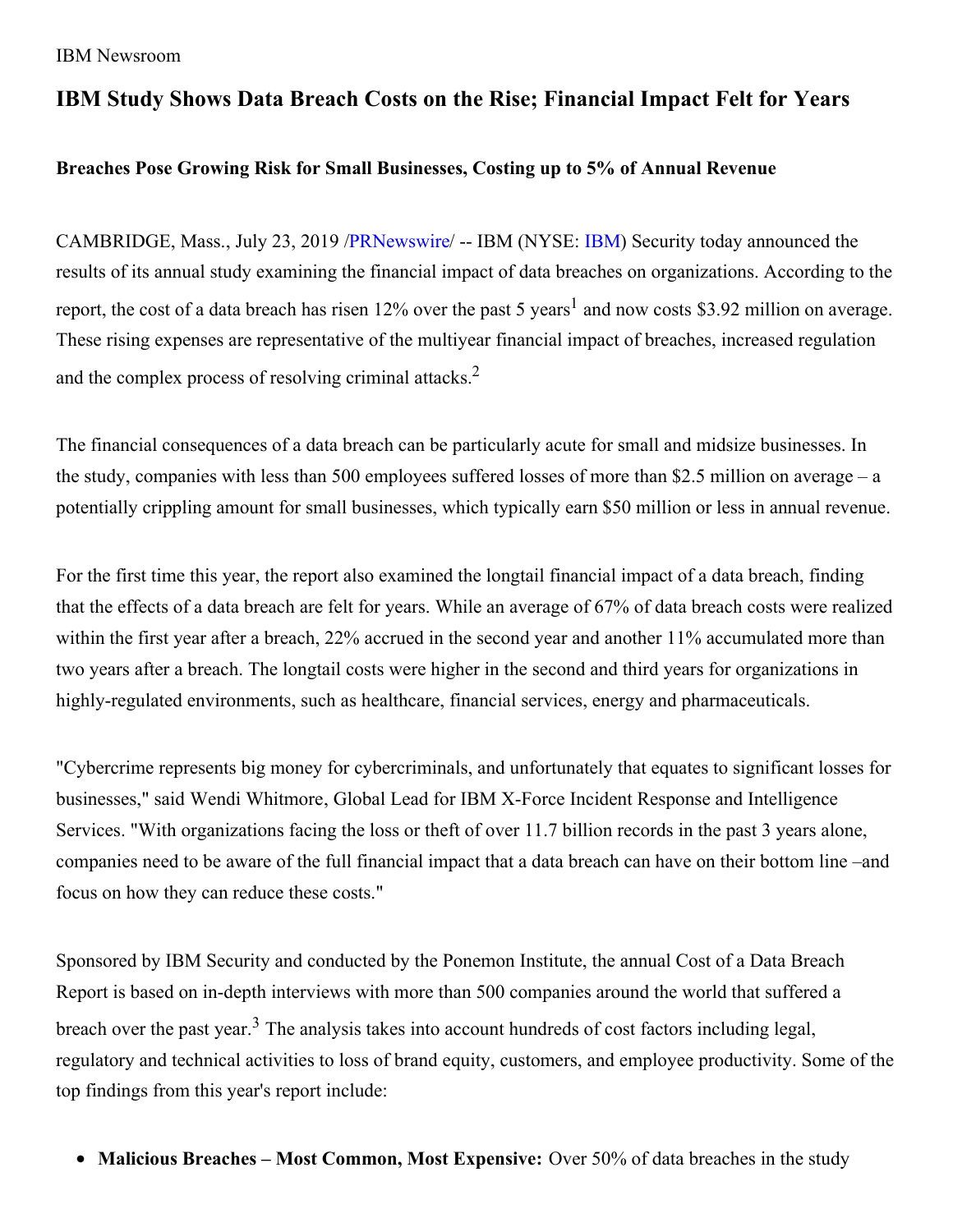resulted from malicious cyberattacks and cost companies \$1 million more on average than those originating from accidental causes.

- **"Mega Breaches" Lead to Mega Losses:** While less common, breaches of more than 1 million records cost companies a projected \$42 million in losses; and those of 50 million records are projected to cost companies \$388 million. 4
- **Practice Makes Perfect:** Companies with an incident response team that also extensively tested their incident response plan experienced \$1.23 million less in data breach costs on average than those that had neither measure in place.
- **U.S. Breaches Cost Double:** The average cost of a breach in the U.S. is \$8.19 million, more than double the worldwide average.
- **Healthcare Breaches Cost the Most:** For the 9th year in a row, healthcare organizations had the highest cost of a breach – nearly \$6.5 million on average (over 60% more than other industries in the study).

#### **Malicious Breaches Pose a Growing Threat; Accidental Breaches Still Common**

The study found that data breaches which originated from a malicious cyberattack were not only the most common root cause of a breach, but also the most expensive.

Malicious data breaches cost companies in the study \$4.45 million on average **–** over \$1 million more than those originating from accidental causes such as system glitch and human error. These breaches are a growing threat, as the percentage of malicious or criminal attacks as the root cause of data breaches in the report crept up from 42% to 51% over the past six years of the study (a 21% increase).

That said, inadvertent breaches from human error and system glitches were still the cause for nearly half (49%) of the data breaches in the report, costing companies \$3.50 and \$3.24 million respectively. These breaches from human and machine error represent an opportunity for improvement, which can be addressed through security awareness training for staff, technology investments, and testing services to identify accidental breaches early on. One particular area of concern is the misconfiguration of cloud servers, which contributed to the exposure of 990 million records in 2018, representing 43% of all lost records for the year according to the IBM X-Force Threat Intelligence Index<sup>5</sup>.

#### **Breach Response Remains Biggest Cost Saver**

For the past 14 years, the Ponemon Institute has examined factors that increase or reduce the cost of a breach and has found that the speed and efficiency at which a company responds to a breach has a significant impact on the overall cost.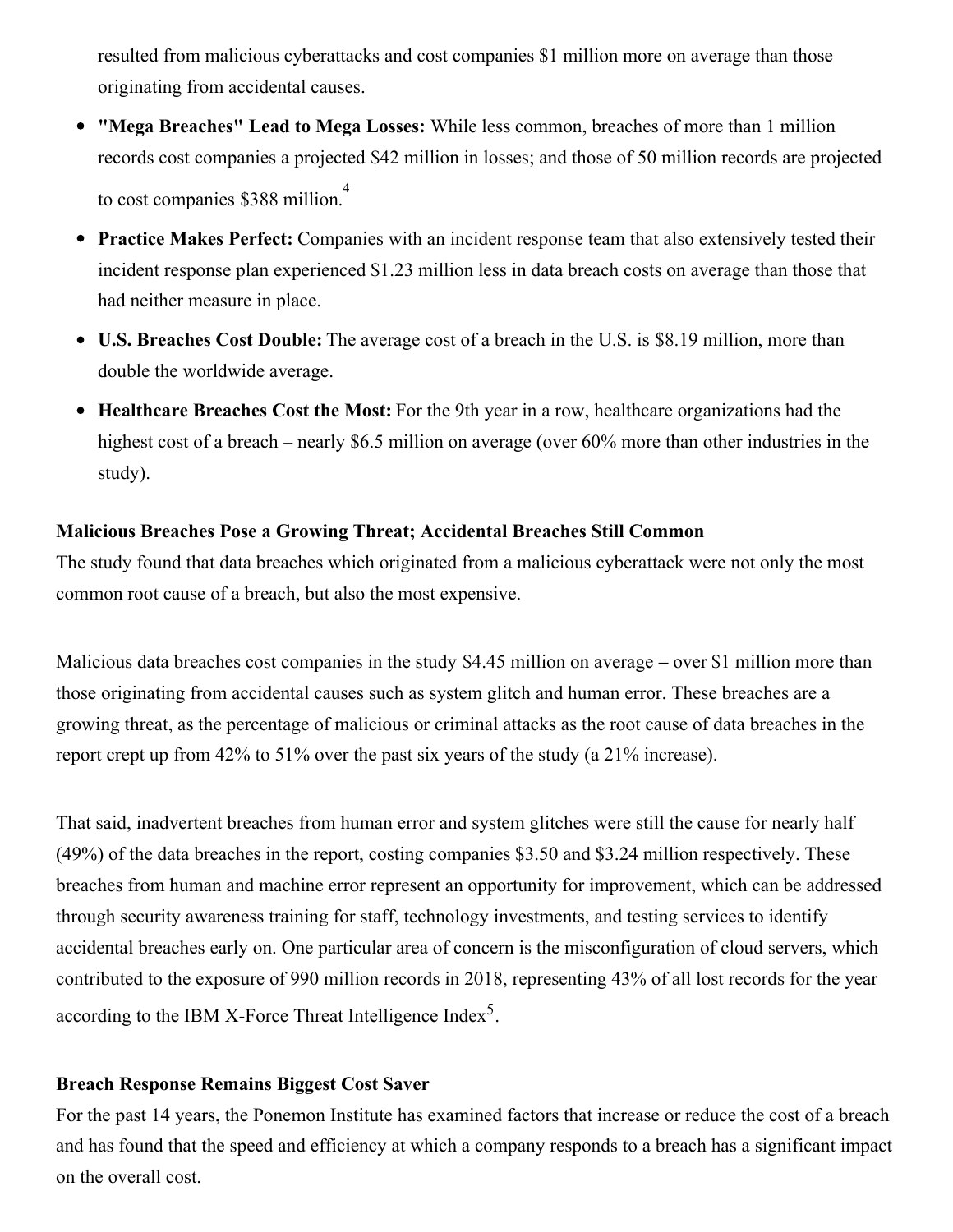This year's report found that the average lifecycle of a breach was 279 days with companies taking 206 days to first identify a breach after it occurs and an additional 73 days to contain the breach. However, companies in the study who were able to detect and contain a breach in less than 200 days spent \$1.2 million less on the total cost of a breach.

A focus on incident response can help reduce the time it takes companies to respond, and the study found that these measures also had a direct correlation with overall costs. Having an incident response team in place and extensive testing of incident response plans were two of the top three greatest cost saving factors examined in the study. Companies that had both of these measures in place had \$1.23 million less total costs for a data breach on average than those that had neither measure in place (\$3.51 million vs. \$4.74 million).

Additional factors impacting the cost of a breach for companies in the study included:

- Number of compromised records: Data breaches cost companies around **\$150 per record** that was lost or stolen.
- Companies that fully deployed **security automation technologies** experienced around half the cost of a breach (\$2.65 million average) compared to those that did not have these technologies deployed (\$5.16 million average).
- **Extensive use of encryption** was also a top cost saving factor, reducing the total cost of a breach by \$360,000.
- **Breaches originating from a third party** such as a partner or supplier cost companies \$370,000 more than average, emphasizing the need for companies to closely vet the security of the companies they do business with, align security standards, and actively monitor third-party access.

#### **Regional and Industry Trends**

The study also examined the cost of data breaches in different industries and regions, finding that data breaches in the U.S. are vastly more expensive – costing \$8.19 million, or more than double the average for worldwide companies in the study. Costs for data breaches in the U.S. increased by 130% over the past 14 years of the study; up from \$3.54 million in the 2006 study.

Additionally, organizations in the Middle East reported the highest average number of breached records with nearly 40,000 breached records per incident (compared to global average of around 25,500.)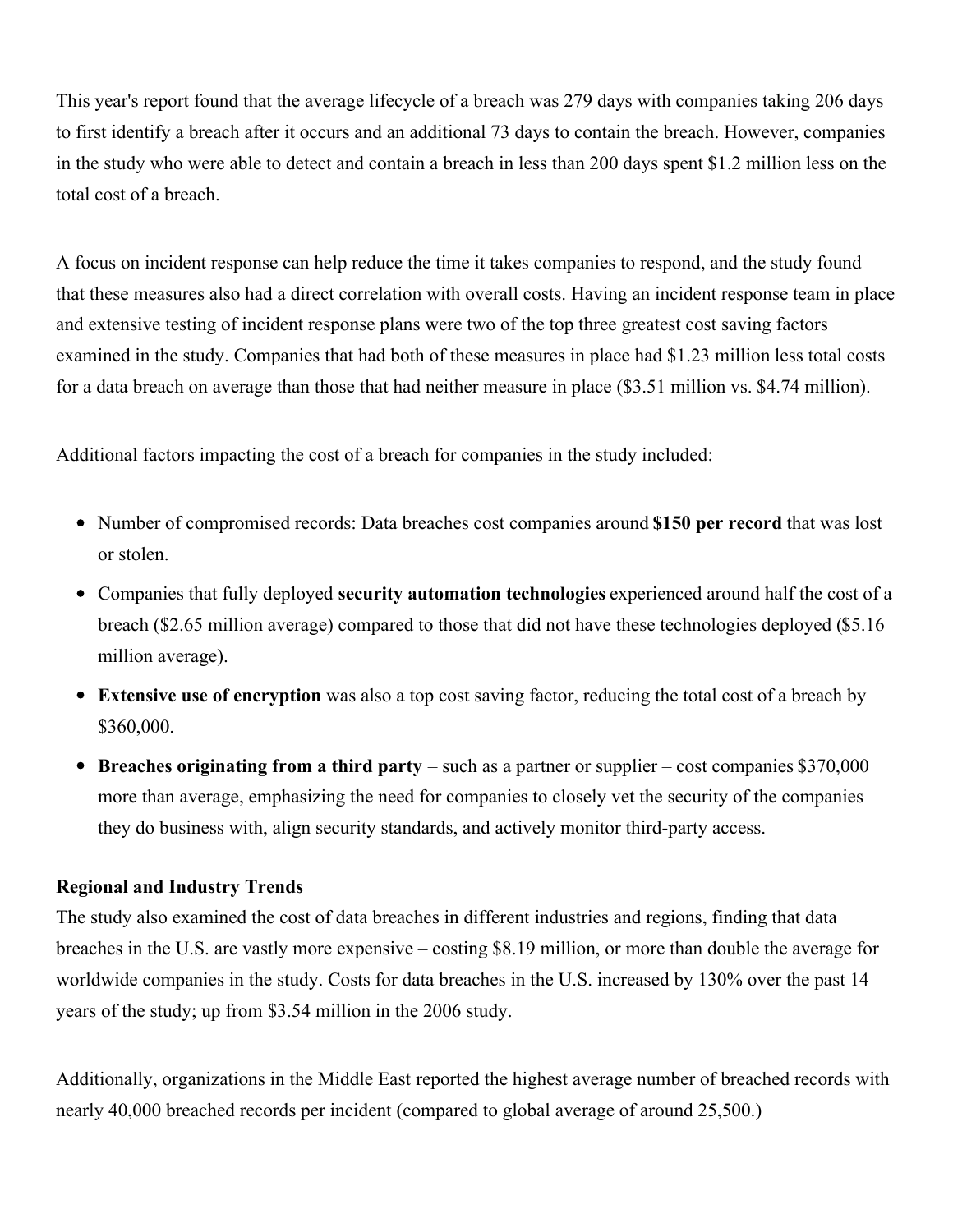For the 9th year in a row, healthcare organizations in the study had the highest costs associated with data breaches. The average cost of a breach in the healthcare industry was nearly \$6.5 million - over 60% higher than the cross-industry average.

#### **Download Full Reports & Register for the Webinar**

Click here to view the full 2019 Cost of a Data [Breach](https://c212.net/c/link/?t=0&l=en&o=2531681-1&h=1761758240&u=https%3A%2F%2Fdatabreachcalculator.mybluemix.net%2F&a=2019+Cost+of+a+Data+Breach+Report) Report.

You may also [register](https://c212.net/c/link/?t=0&l=en&o=2531681-1&h=3942597646&u=https%3A%2F%2Fevent.on24.com%2FeventRegistration%2FEventLobbyServlet%3Ftarget%3Dreg20.jsp%26cm_mc_uid%3D18505457745315212195156%26cm_mc_sid_50200000%3D89324131563394345464%26eventid%3D2029223%26sessionid%3D1%26key%3DD7122B92EA75EA5791F218018145FC8F%26regTag%3D%26sourcepage%3Dregister&a=register) to attend the IBM Security and Ponemon Institute webinar taking place Tuesday, July 30, 2019.

#### **About IBM Security**

IBM Security offers one of the most advanced and integrated portfolios of enterprise security products and services. The portfolio, supported by world-renowned IBM X-Force® research, enables organizations to effectively manage risk and defend against emerging threats. IBM operates one of the world's broadest security research, development and delivery organizations, monitors 70 billion security events per day in more than 130 countries, and has been granted more than 10,000 security patents worldwide. For more information, please check [www.ibm.com/securit](https://c212.net/c/link/?t=0&l=en&o=2531681-1&h=3704743972&u=https%3A%2F%2Fc212.net%2Fc%2Flink%2F%3Ft%3D0%26l%3Den%26o%3D2433262-1%26h%3D3948607165%26u%3Dhttp%253A%252F%252Fwww.ibm.com%252Fsecurity%26a%3Dwww.ibm.com%252Fsecurity&a=www.ibm.com%2Fsecurity)[y,](https://c212.net/c/link/?t=0&l=en&o=2531681-1&h=1729736944&u=https%3A%2F%2Fc212.net%2Fc%2Flink%2F%3Ft%3D0%26l%3Den%26o%3D2433262-1%26h%3D2430183222%26u%3Dhttp%253A%252F%252Fsecurityintelligence.com%252F%26a%3DIBM%2BSecurity%2BIntelligence%25E2%2580%25AFblog&a=IBM+Security+Intelligence%E2%80%AFblog) follow @[IBMSecurity](https://c212.net/c/link/?t=0&l=en&o=2531681-1&h=803548485&u=https%3A%2F%2Fc212.net%2Fc%2Flink%2F%3Ft%3D0%26l%3Den%26o%3D2433262-1%26h%3D2941630816%26u%3Dhttps%253A%252F%252Ftwitter.com%252Fibmsecurity%26a%3DIBMSecurity&a=IBMSecurity) on Twitter or visit the IBM Security Intelligence blog.

#### **Media Contact:**

Cassy Lalan Media Relations, IBM Security 319-230-2232 [cllalan@us.ibm.com](mailto:cllalan@us.ibm.com)

<sup>1</sup> Comparison of the average global cost of a data breach from the 2014 Cost of a Data Breach Report to the 2019 report.

<sup>2</sup> IBM analysis based on Cost of a Data Breach Report data.

<sup>3</sup> The limitations of the report and [methodologies](https://c212.net/c/link/?t=0&l=en&o=2531681-1&h=3674604698&u=https%3A%2F%2Fdatabreachcalculator.mybluemix.net%2F&a=Cost+of+a+Data+Breach+Report) employed can be found in the full Cost of a Data Breach Report.

<sup>4</sup> Mega breach cost calculations are based on an analysis of 14 companies, applying a Monte-Carlo analytic approach to simulate results of greater statistical significance.

5 IBM X-Force Threat [Intelligence](https://c212.net/c/link/?t=0&l=en&o=2531681-1&h=1408505681&u=https%3A%2F%2Fwww.ibm.com%2Fsecurity%2Fdata-breach%2Fthreat-intelligence&a=IBM+X-Force+Threat+Intelligence+Index+2019) Index 2019